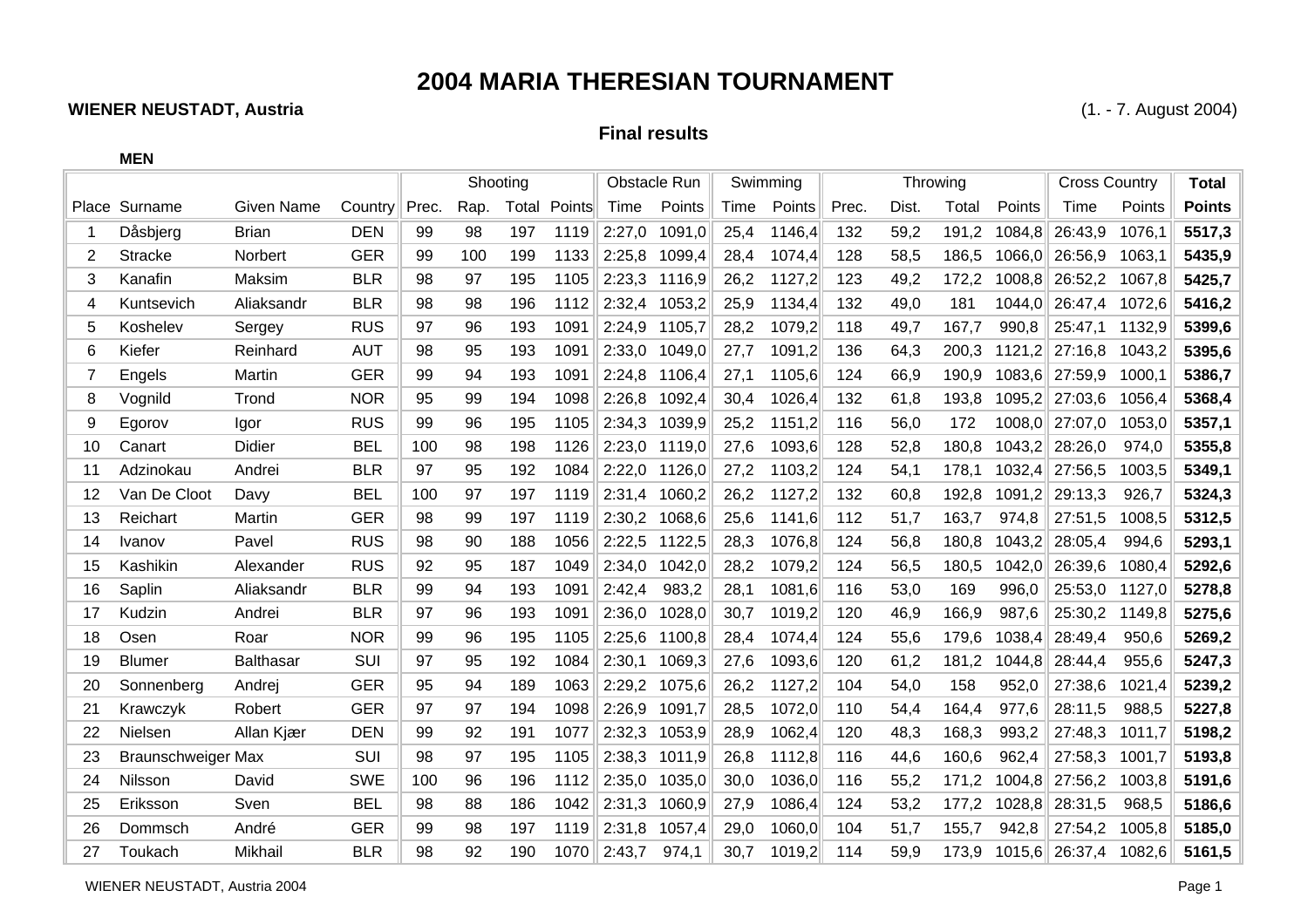|    |                 |                      |            | Shooting |      |     |                     | <b>Obstacle Run</b> |        | Swimming |        | Throwing |       |       |        | <b>Cross Country</b> |        | <b>Total</b>  |
|----|-----------------|----------------------|------------|----------|------|-----|---------------------|---------------------|--------|----------|--------|----------|-------|-------|--------|----------------------|--------|---------------|
|    | Place Surname   | <b>Given Name</b>    | Country    | Prec.    | Rap. |     | <b>Total Points</b> | Time                | Points | Time     | Points | Prec.    | Dist. | Total | Points | Time                 | Points | <b>Points</b> |
| 28 | Laza            | <b>Florin Marcel</b> | <b>ROM</b> | 94       | 85   | 179 | 993                 | 2:34,3              | 1039,9 | 31,5     | 1000,0 | 114      | 57,2  | 171,2 | 1004,8 | 25:58,3              | 1121,7 | 5159,4        |
| 29 | Bandin          | Christophe           | <b>BEL</b> | 97       | 95   | 192 | 1084                | 2:37,6              | 1016,8 | 30,0     | 1036,0 | 120      | 52,6  | 172,6 | 1010,4 | 28:03,9              | 996,1  | 5143,3        |
| 30 | Oksa            | Lauri                | <b>FIN</b> | 97       | 94   | 191 | 1077                | 2:35,3              | 1032,9 | 29,1     | 1057,6 | 120      | 52,1  | 172,1 | 1008,4 | 28:36,5              | 963,5  | 5139,4        |
| 31 | Suihkonen       | Mikko                | <b>FIN</b> | 93       | 88   | 181 | 1007                | 2:40,6              | 995,8  | 30,8     | 1016,8 | 116      | 53,2  | 169,2 | 996,8  | 26:11,3              | 1108,7 | 5125,1        |
| 32 | Østfeldt        | Morten Viktor        | <b>DEN</b> | 98       | 92   | 190 | 1070                | 2:37,4              | 1018,2 | 28,8     | 1064,8 | 124      | 63,4  | 187,4 | 1069,6 | 29:38,2              | 901,8  | 5124,4        |
| 33 | Zehnder         | Adrian               | SUI        | 98       | 88   | 186 | 1042                | 2:25,2              | 1103,6 | 28,0     | 1084,0 | 112      | 49,5  | 161,5 | 966,0  | 29:28,7              | 911,3  | 5106,9        |
| 34 | Berg-Domås      | Syver                | <b>NOR</b> | 100      | 100  | 200 | 1140                | 2:41,5              | 989,5  | 30,4     | 1026,4 | 112      | 50,5  | 162,5 | 970,0  | 28:22,0              | 978,0  | 5103,9        |
| 35 | Jensen          | Jimmi                | <b>DEN</b> | 95       | 94   | 189 | 1063                | 2:24,6              | 1107,8 | 28,6     | 1069,6 | 112      | 52,2  | 164,2 | 976,8  | 29:55,2              | 884,8  | 5102,0        |
| 36 | <b>Bachmann</b> | Max                  | SUI        | 96       | 93   | 189 | 1063                | 2:32,8              | 1050,4 | 30,8     | 1016,8 | 116      | 62,0  | 178   | 1032,0 | 29:41,1              | 898,9  | 5061,1        |
| 37 | Devos           | Stéphane             | <b>BEL</b> | 96       | 85   | 181 | 1007                | 2:32,5              | 1052,5 | 30,8     | 1016,8 | 107      | 45,0  | 152   | 928,0  | 27:06,1              | 1053,9 | 5058,2        |
| 38 | Svenning        | Magne                | <b>NOR</b> | 99       | 92   | 191 | 1077                | 2:36,2              | 1026,6 | 30,3     | 1028,8 | 116      | 58,6  | 174,6 | 1018,4 | 29:38,3              | 901,7  | 5052,5        |
| 39 | Klingenberg     | Randy                | <b>GER</b> | 99       | 94   | 193 | 1091                | 2:40,0              | 1000,0 | 30,6     | 1021,6 | 108      | 57,6  | 165,6 | 982,4  | 29:01,7              | 938,3  | 5033,3        |
| 40 | Ene             | Razvan               | <b>ROM</b> | 94       | 81   | 175 | 965                 | 2:36,9              | 1021,7 | 33,3     | 956,8  | 124      | 48,2  | 172,2 | 1008,8 | 27:23,3              | 1036,7 | 4989,0        |
| 41 | Matousek        | Jaroslav             | <b>CZE</b> | 94       | 91   | 185 | 1035                | 2:40,5              | 996,5  | 34,0     | 940,0  | 120      | 52,4  | 172,4 | 1009,6 | 28:16,0              | 984,0  | 4965,1        |
| 42 | Müllauer        | Andreas              | <b>AUT</b> | 95       | 95   | 190 | 1070                | 2:47,3              | 948,9  | 32,1     | 985,6  | 120      | 44,3  | 164,3 | 977,2  | 28:27,1              | 972,9  | 4954,6        |
| 43 | Ciresa          | Reto                 | SUI        | 96       | 89   | 185 | 1035                | 2:30,6              | 1065,8 | 35,3     | 908,8  | 98       | 43,8  | 141,8 | 887,2  | 27:06,3              | 1053,7 | 4950,5        |
| 44 | Onesimiuc       | Vasile               | <b>ROM</b> | 87       | 85   | 172 | 944                 | 2:39,4              | 1004,2 | 34,1     | 937,6  | 124      | 55,5  | 179,5 | 1038,0 | 28:12,9              | 987,1  | 4910,9        |
| 45 | Bachmann        | Markus               | <b>AUT</b> | 98       | 97   | 195 | 1105                | 2:46,6              | 953,8  | 29,5     | 1048,0 | 104      | 43,3  | 147,3 | 909,2  | 29:56,2              | 883,8  | 4899,8        |
| 46 | Lebedev         | Alexander            | <b>RUS</b> | 95       | 90   | 185 | 1035                | 2:50,1              | 929,3  | 27,8     | 1088,8 | 97       | 52,5  | 149,5 | 918,0  | 29:23,2              | 916,8  | 4887,9        |
| 47 | Vercruysse      | Frederic             | <b>BEL</b> | 97       | 95   | 192 | 1084                | 2:48,6              | 939,8  | 32,1     | 985,6  | 116      | 44,3  | 160,3 | 961,2  | 29:24,2              | 915,8  | 4886,4        |
| 48 | Schnabl         | Bernd                | <b>AUT</b> | 96       | 93   | 189 | 1063                | 2:42,1              | 985,3  | 29,2     | 1055,2 | 85       | 46,1  | 131,1 | 844,4  | 29:03,5              | 936,5  | 4884,4        |
| 49 | Jutzeler        | Remo                 | SUI        | 95       | 97   | 192 | 1084                | 2:33,0              | 1049,0 | 29,6     | 1045,6 | 78       | 42,3  | 120,3 | 801,2  | 29:41,0              | 899,0  | 4878,8        |
| 50 | <b>Dietiker</b> | Dominique            | SUI        | 99       | 96   | 195 | 1105                | 2:55,8              | 889,4  | 31,0     | 1012,0 | 104      | 49,9  | 153,9 | 935,6  | 29:19,8              | 920,2  | 4862,2        |
| 51 | Kostanjevec     | Matej                | <b>SLO</b> | 94       | 97   | 191 | 1077                | 2:43,2              | 977,6  | 29,7     | 1043,2 | 96       | 60,4  | 156,4 | 945,6  | 31:09,3              | 810,7  | 4854,1        |
| 52 | <b>Diksic</b>   | Danijel              | <b>CRO</b> | 94       | 91   | 185 | 1035                | 2:26,9              | 1091,7 | 34,2     | 935,2  | 107      | 51,3  | 158,3 | 953,2  | 30:43,5              | 836,5  | 4851,6        |
| 53 | Unger           | Ivan                 | <b>SLO</b> | 92       | 91   | 183 | 1021                | 2:40,5              | 996,5  | 34,8     | 920,8  | 120      | 39,8  | 159,8 | 959,2  | 29:04,3              | 935,7  | 4833,2        |
| 54 | Jäntti          | Jaakko               | <b>FIN</b> | 97       | 93   | 190 | 1070                | 2:46,4              | 955,2  | 31,7     | 995,2  | 91       | 61,5  | 152,5 | 930,0  | 30:21,1              | 858,9  | 4809,3        |
| 55 | Dirloman        | Costel               | <b>ROM</b> | 89       | 84   | 173 | 951                 | 2:39,2              | 1005,6 | 37,2     | 863,2  | 108      | 40,1  | 148,1 | 912,4  | 26:46,4              | 1073,6 | 4805,8        |
| 56 | <b>Bertovic</b> | Pero                 | <b>CRO</b> | 95       | 92   | 187 | 1049                | 2:33,5              | 1045,5 | 37,8     | 848,8  | 110      | 43,9  | 153,9 | 935,6  | 29:14,4              | 925,6  | 4804,5        |
| 57 | Silar           | Sebastjan            | <b>SLO</b> | 93       | 90   | 183 | 1021                | 2:43,0              | 979,0  | 31,3     | 1004,8 | 86       | 42,1  | 128,1 | 832,4  | 28:33,3              | 966,7  | 4803,9        |
| 58 | Mol             | Krzysztof            | POL        | 94       | 80   | 174 | 958                 | 2:43,6              | 974,8  | 34,2     | 935,2  | 83       | 49,4  | 132,4 | 849,6  | 26:58,4              | 1061,6 | 4779,2        |